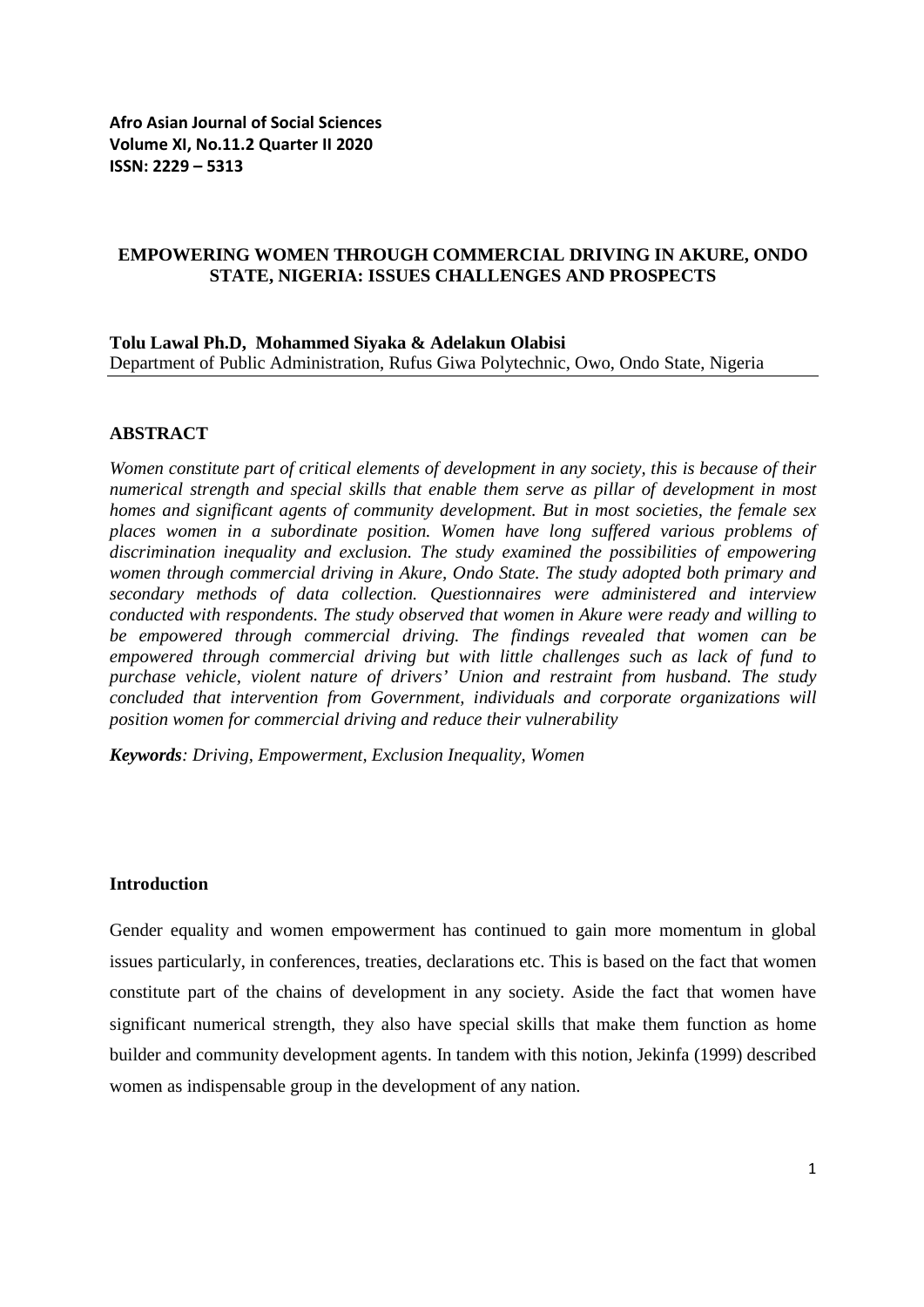Women have great potentials necessary to evolve a new economic order to accelerate social and political development and consequently transform the society into better one (Egunjobi, 2015). Inferred from the foregoing is the notion that women empowerment is symbiotically connected to development. This conception has brought forward the need to tackle and reduce poverty among the women folk through empowerment by the public and private, individual organizations and non-governmental Organizations. In view of this, various programmes and policies have been initiated by successive governments, these programmes range from national Economic Empowerment and Development Strategy (NEEDS), New Partnership for African Development (NEPAD), Poverty Alleviation Programme (PAP), National Poverty Eradication Programme (NAPEP), National Policy on Women, National Gender Policy, the Nigerian Women Trust Fund to women for change initiatives. In spite of an avalanche of programmes, not much has been achieved in terms of women empowerment, hence the need to also explore other critical and relatively new areas that could genuinely and practically empower women and enhance their development skills.

Although in the recent past, women all over the world have come into positive focus This is evident in the active role women are playing particularly in challenging inadequate and unjust public policies imposed by society, culture, religion and sundry constitutional and psychological impediments (Gallingan, 1998). Consequently, there has been a tendency towards role equity role change and increasing professionalism and involvement of women in government and other public institutions and human endeavors (Lovenduski and Randall, 1993). However, in most societies, the cultural division of roles between the male and female sexes places women in a subordinate's position. Attendantly, women have for long suffered various forms of discrimination, inequality, exclusion and violence. According to Burnell and Randall (2008) lower wages, discriminatory job entry and or high unemployment levels leave many women dependent upon men. In most countries, the most common paid job for women has been domestic labor, working as servants in other people's household, or as maid, where they are miserably exploited.

In Nigeria, particularly in Ondo State, most women are unemployed, idled and without regular income, greatly depending on the meager income of their husband, thereby constituting cogs in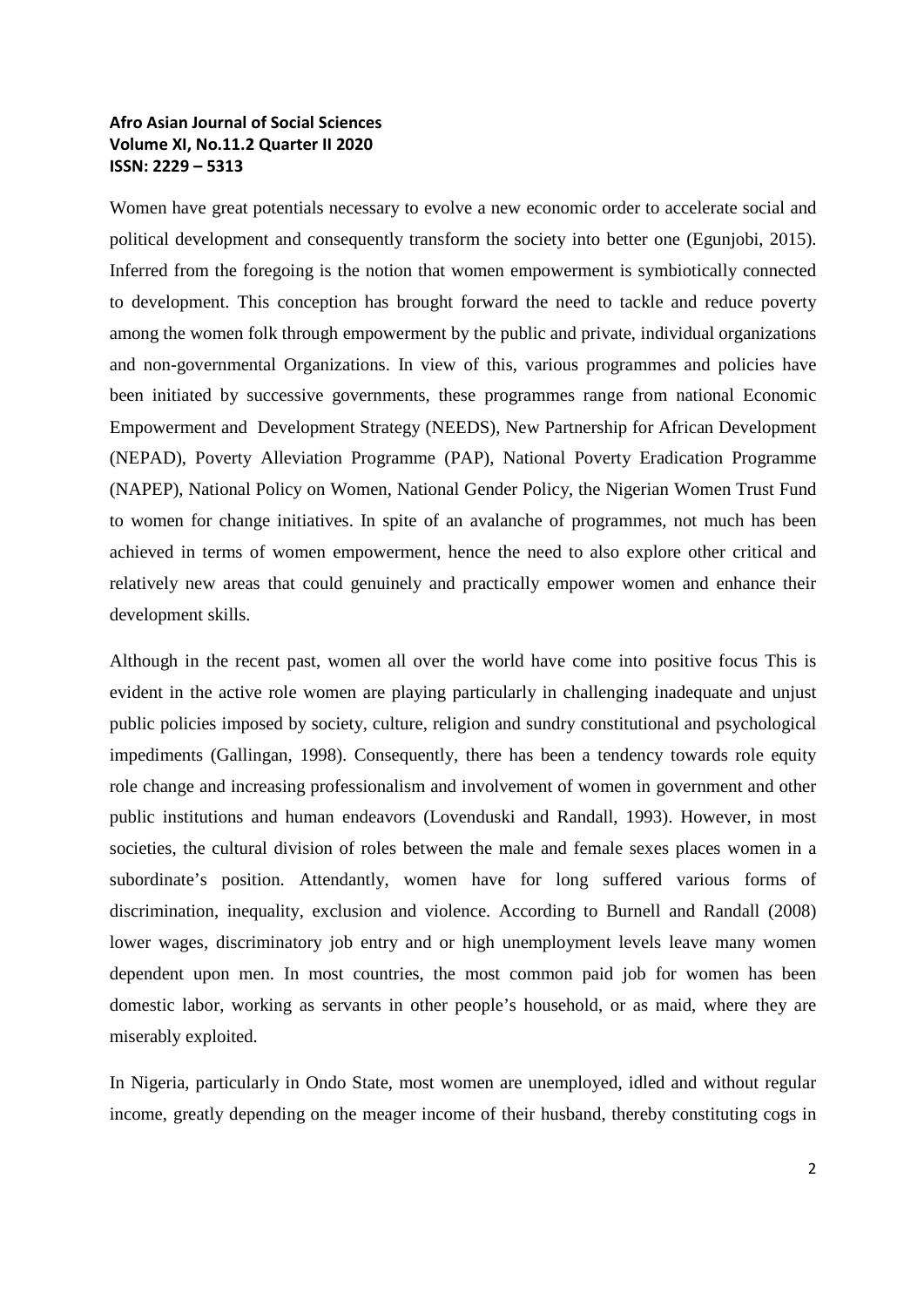the wheel of progress and development of the family. This ugly phenomenon aptly informed the need for this study.

## **Objectives of the Study**

The study is set out to achieve the following:

- i. To examine the possibilities of empowering women through commercial driving in Ondo state.
- ii. To determine women's interest in becoming commercial and professional drivers.
- iii. To identify the challenges of empowering women through commercial driving.
- iv. To suggest possible ways by which women can be practically empowered through commercial driving in Akure, Ondo state.

## **Research Questions**

- i. Can women be empowered through commercial driving in Ondo state?
- ii. Are women interested in becoming commercial and professional driver?
- iii. What are the possible challenges of empowering women through commercial driving in Ondo State?
- iv. How can women be practically empowered through commercial driving in Ondo State?

## **Conceptual Explanation**

#### **Concept of Empowerment**

Empowerment as a term has been viewed by various scholars in different expressions but similar meanings. Some of these scholarly definitions shall be considered for the purpose of this study.

Whitmore (1988) views empowerment as an interactive process through which people experience personal and social change, enabling them to take action to achieve influence over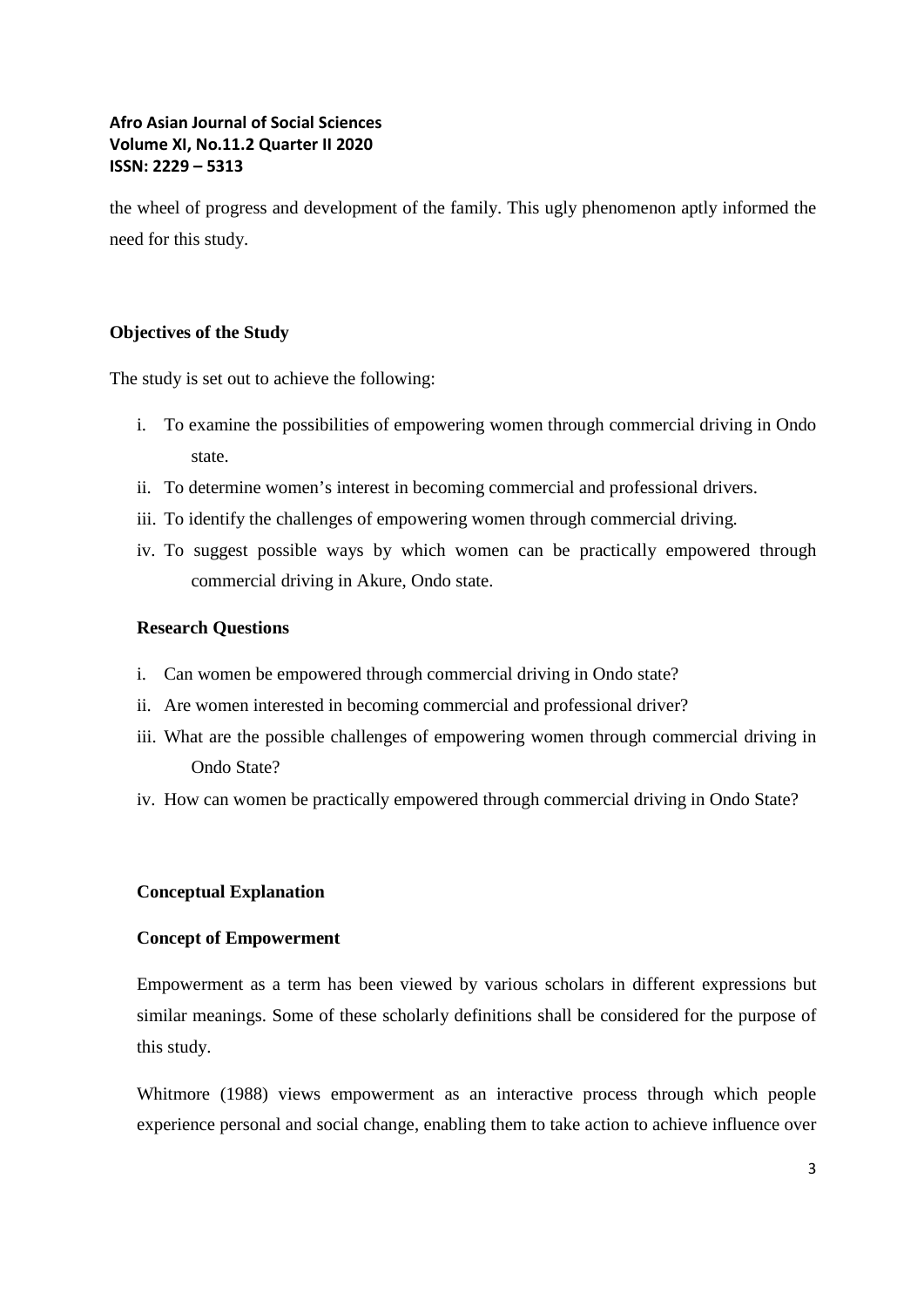the organization and institution which affect their lives and the communities in which they live. To Wallenstein (1992) empowerment is a social- action process that promotes participation of people, organization and communities toward the goal of increased individual and community control, political efficacy, improved quality of community life and social justice. The view of the lord and Hutchison (1993) was not far from that of Whitmore and Wallenstein in their description of empowerment as a process whereby individual achieve increasing control of various aspects of their lives and participate in the community with dignity.

Whitmore further came up with some underlying assumption on empowerment. According to her, individual are assumed to understand their own need better than anyone else and therefore should have the power both to define and act upon them; also, all people possess strengths upon which they can build; empowerment is also a lifelong endeavor; personal knowledge and experience are valid and useful (Whitmore, 1988). Flowing from the foregoing, empowerment means possibilities for the people to control their own lives. And the ability to control one's life is a function of wealth and opportunity which can easily be realized or achieve through empowerment.

Empowerment can take place at different levels; it could be at individual, community, organizational, group and government level. Individual can empower himself with new discoveries capable of changing him/her life positively, so also community, organization, group and government.

#### **Concept of Women Empowerment**

Women empowerment entails not only positive changes in these critical respects but also the dismantling of the cultural norms and traditional practices that devalue, disempowered and dispossess women (Anifowose and Enemuo, 1999). In their explanation, they are of the view that the process must necessarily also include expansion of women's access to educational opportunities, facilities for skill acquisition and position of authority.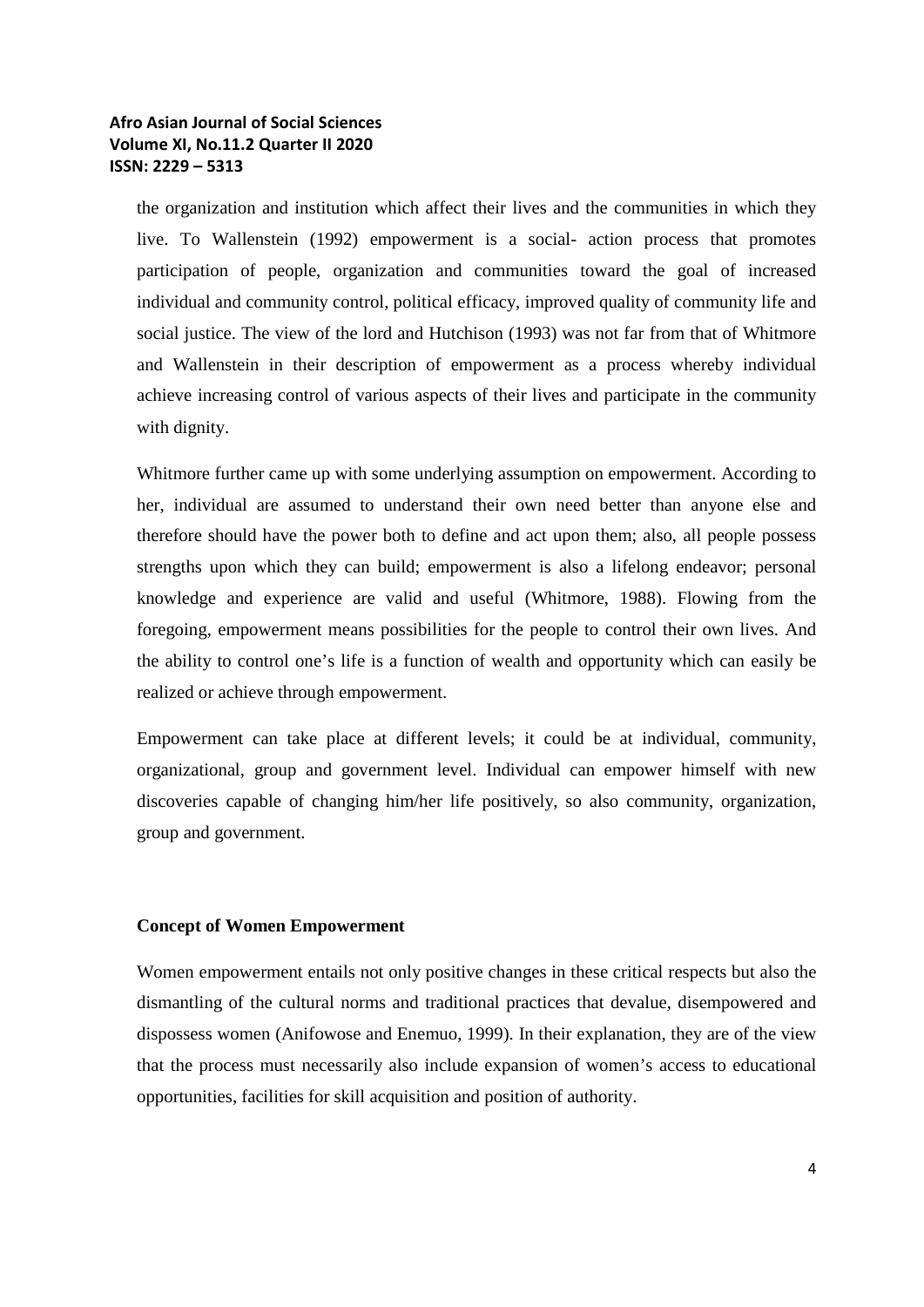It must be understood at this juncture that empowering women does not mean that women are to dominate men. It only implies that women will be accorded opportunities to develop their individual talent to attribute more meaningfully to societal development.

#### **Theoretical Framework**

The discussion and analysis of this paper will be situated within the ambit of feminist and patriarchy theories. This is because the study is predominantly on women. Feminist theory can be viewed from various perspectives, such as liberal, radical, Marxist / socialist etc feminist. However, feminist theories are united by their belief that women have been and are disadvantaged in both past and contemporary societies (Code, 1988). Based on this, the united belief of the feminist theories will be relied upon in this study. The three strands of feminist theory mentioned above emphasize the marginalization and exploitation of women at work, in the family and in the society at large. The three perspectives unanimously canvassed equal right for women and end to unnecessary discrimination against women and the elimination of the effect of past discrimination (Evans, 1997).

Feminists are of the opinion that nobody benefit from gender inequalities except inhibition of economy efficiency. They argue that greater equality, better employment and opportunities would promote gender equality and enhance women empowerment (Hook, 2000).

The theory believes that women are more disadvantaged than men by gender inequality, hence, the need to understand the nature of gender inequality and examination of women's social roles, experience and interest in different area of endeavors for possible promotion of women's interests. Feminist are of the view that men and women should be equal economically, socially and politically. Exploring opportunities in transport sector of the economy will further empower women and reduce their asymmetrical relationship with men.

Patriarchy theory is of the view that certain rules and practice of society have kept women in a subservient role and that institutions of society dominated and controlled by men, have unabatedly continued these practices over time. Several reasons were adduced for creating this embraced but pitiable condition. These are; religious ideologies, cultural assumptions about the nature of male-female relationships, social rules and laws and previous cultural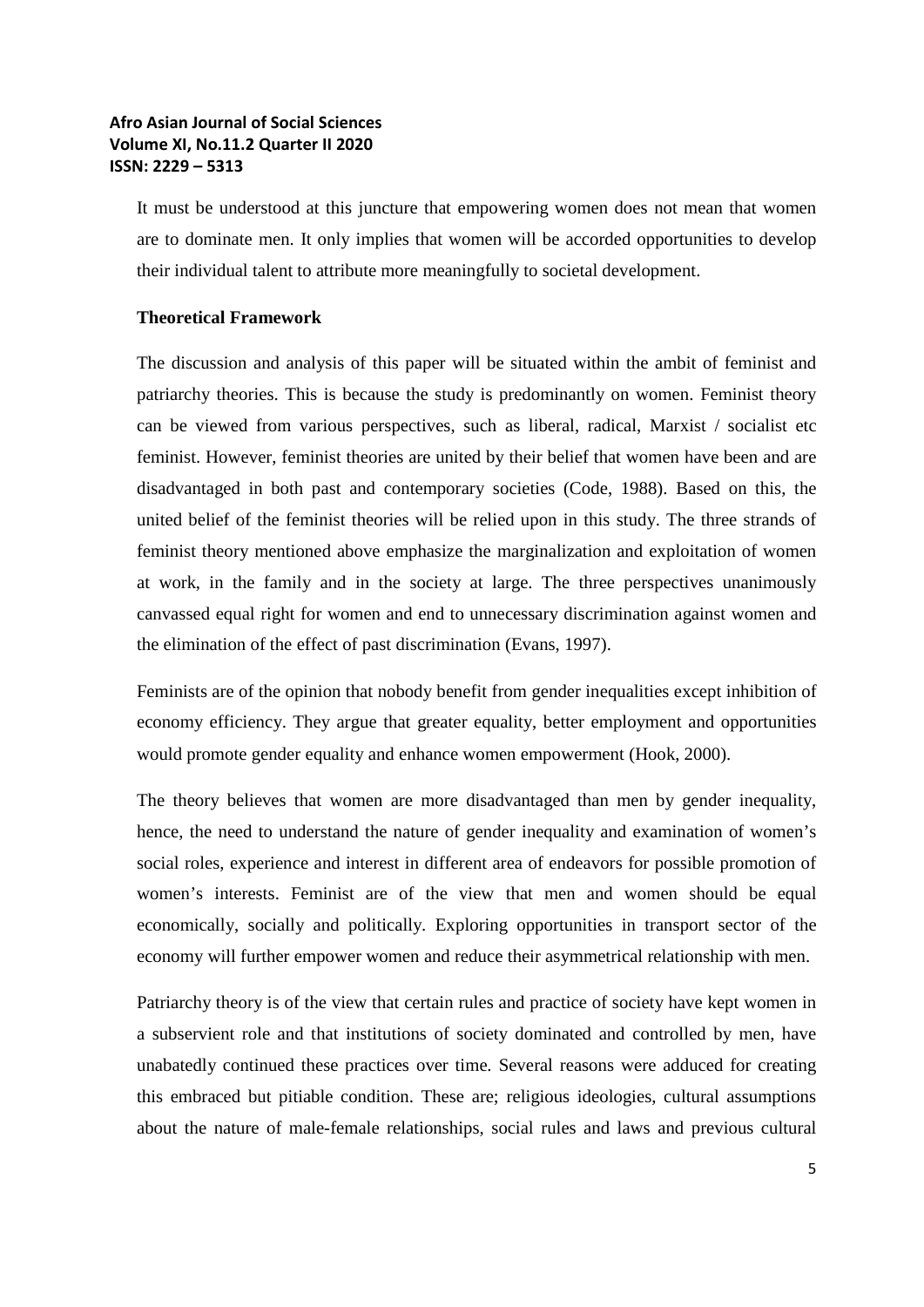practices. Patriarchal is a social system in which the role of the male as the primary authority figure is central to social organization, and where fathers hold authority over women children (Tong, 1989).

The theory is relevant to this study because most of these rules and cultural practices debar women from being empowered, thereby keeping them in subservient level.

# **Empowering Women through Commercial Driving in Akure, Nigeria: Possibilities and Virtues**

In Nigeria, particularly in Akure, Ondo state, despite unlimited economic potentials in transportation activities that could benefit women, this sector has remained exclusively male dominated. Company taxi, commercial buses, government buses and luxurious driving activities are all done by men. Although, there are women commercial drivers in Lagos, Benin, Abuja and Port Harcourt (Naira land forum 2018) .But these women drivers are relatively few in numbers. Unfortunately, in Akure, the capital city of Ondo state, no single women commercial driver has been seen. Women are mostly pre occupied with petty buying and selling which hardly bring much money and this has to a large extent responsible for high level of poverty among the women in Akure, Ondo state.

The paper is of the view that women in Akure have the opportunity of venturing into commercial driving in as much as women from other capital cities of Nigeria are steadily going to the profession. In the present Ondo state, particularly, Akure city, buses and taxis operate along fixed routes within the city with fixed fares. This makes it easy and convenient for women to drive safely as commercial drivers.

Today, most women in Akure are idled, jobless and looking for means of survival, especially those without husband, with jobless husband and with unserious and irresponsible husband. Essentially, engaging in commercial driving will definitely bring them out of poverty because they will be kept busy, provided with job, earn income and become useful to the society at large. Invariably, the women are systematically prevented from prostitution, trafficking and other social menace. Consequently, the level of their vulnerability will be greatly reduced.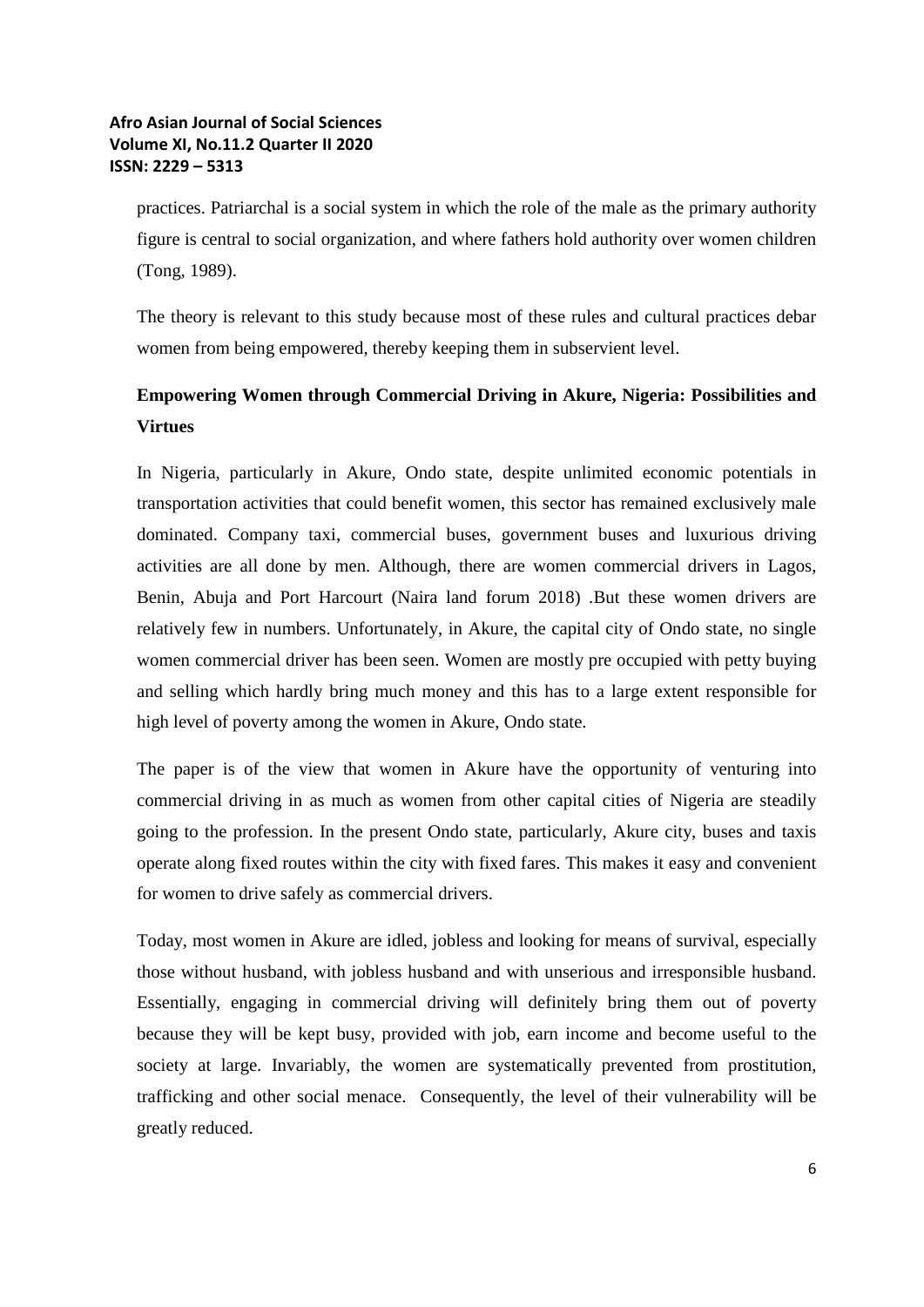#### **Methodology**

The study was carried out in Akure, Ondo state, Akure was selected because it is the capital city of Ondo state and well urbanized, where women empowerment through commercial driving can appropriately and adequately be researched.

The study utilized both primary and secondary method to source relevant data. The study covered Akure south local Government area, but attention was given to some selected areas that were purposively and randomly selected. These include Oba Adesida Road Axis, Oda Road Axis, Oluwatuyi Quarters, Oyemekun road axis, Ijoka Community and Aule Community. These six residential areas were purposively selected because they are relatively populated with average and low-income earner with some reasonable level of education and where semi-literate women can be appropriately and easily accessed for accurate and relevant information.

The sample frame for this study comprised of women, particularly, the petty traders, jobless, underemployed and members of women non-governmental organization, movement and association. These groups were selected because some are victims of discrimination and exclusions, while some are key figure and primary stake holder in women empowerment. As such, they are in a much better position to know the plight of women in respect of empowerment and development.

The study administered questionnaires to 150 women purposively selected for the study from the various group identified in the sample frame. This was done to sample the views and opinions of the women in the 6 selected communities. Out of 150 questionnaires distributed, 125 were returned. Simple percentage analysis, were employed for data interpretation and analysis. The discussion was also descriptive in nature. See table I for the outlay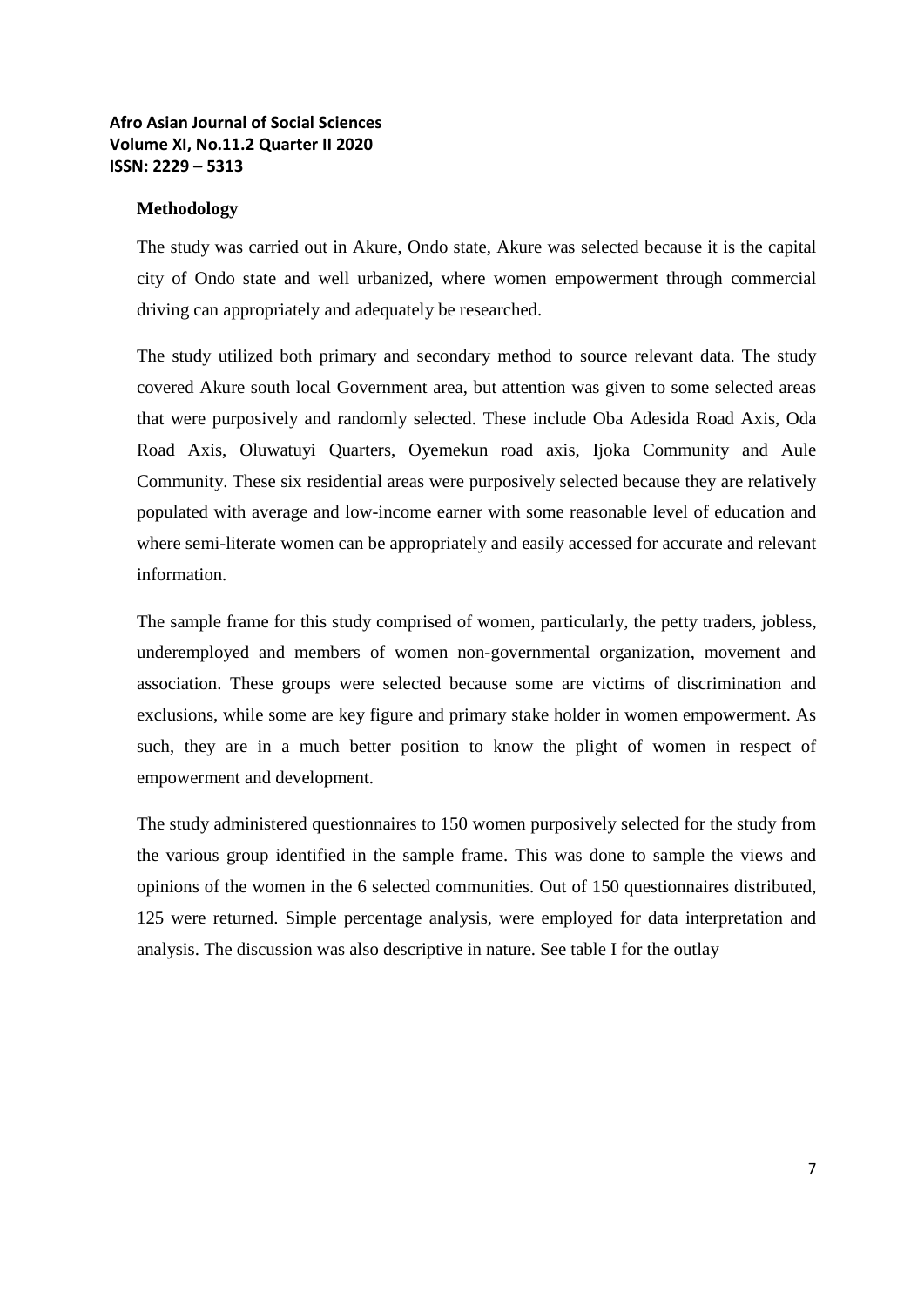| <b>Resident Areas</b> | N <sub>0</sub><br>of<br>questionnaires | No of questionnaires | <b>Total Retrieved</b> |
|-----------------------|----------------------------------------|----------------------|------------------------|
|                       | distributed to each area               | retrieved from each  |                        |
|                       |                                        | area                 |                        |
| Oba Adesida Road      | 30                                     | 26                   | 26                     |
| Oda Road              | 20                                     | 15                   | 15                     |
| Oluwatuyi Quarters    | 25                                     | 22                   | 22                     |
| Oyemekun Road         | 25                                     | 20                   | 20                     |
| Ijoka Community       | 30                                     | 29                   | 13                     |
| <b>Aule Community</b> | 20                                     | 13                   | 13                     |
| Total<br>6            | 150                                    | 125                  | 125                    |

#### **Table I - Administration of Questionnaires in the Selected Areas**

Source: Field Survey, 2019

Oral interview was also conducted with some of the members of identified groups in the sampled areas. The indepth interview was carried out to enable researcher elicit information on the research issues. For the interview, 24 participants were selected from the 6 selected Areas. 4 participant per residential area were pick to represent their area. The use of combined method of data collection was informed by the fact that data that is available through one of the methods may not be available through any other approach. It also ensures that different views of stakeholders are sought and based on this, accurate and valid finding are guaranteed. See table 2 for interview participation.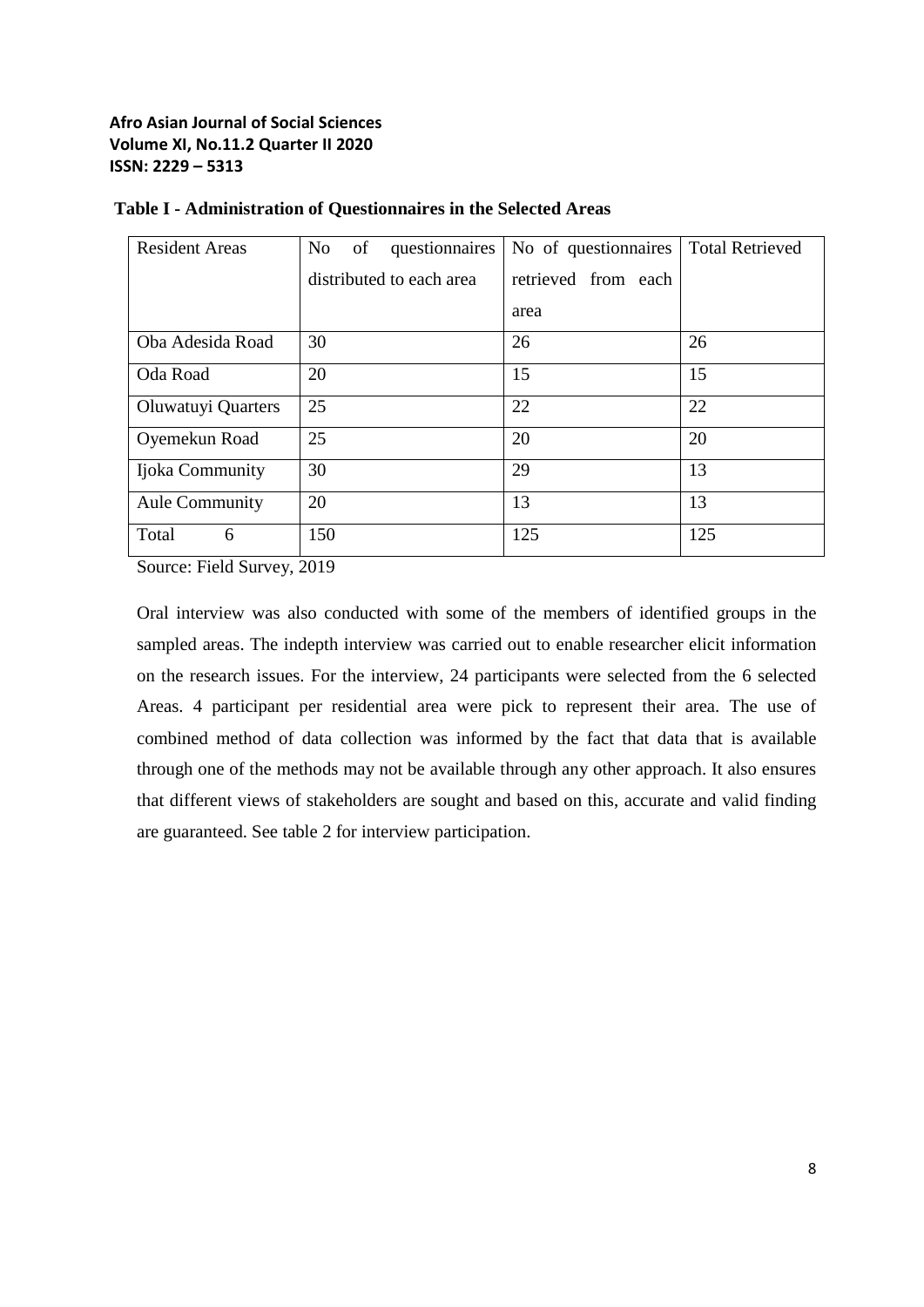## **Table 2**

Selection of interview participants in the six residential area of Akure.

| <b>Resident Areas</b>  | No of participant selected | Total          |
|------------------------|----------------------------|----------------|
| Oba Adesida Road       | 4                          | $\overline{4}$ |
| Oda Road               | 4                          | $\overline{4}$ |
| Oluwatuyi Quarters     | 4                          | $\overline{4}$ |
| Oyemekun Road          | 4                          | $\overline{4}$ |
| Ijoka Community        | 4                          | $\overline{4}$ |
| <b>Aule Community</b>  | 4                          | $\overline{4}$ |
| <b>Aggregate Total</b> | 24                         | 24             |

Source :Field Work, 2019.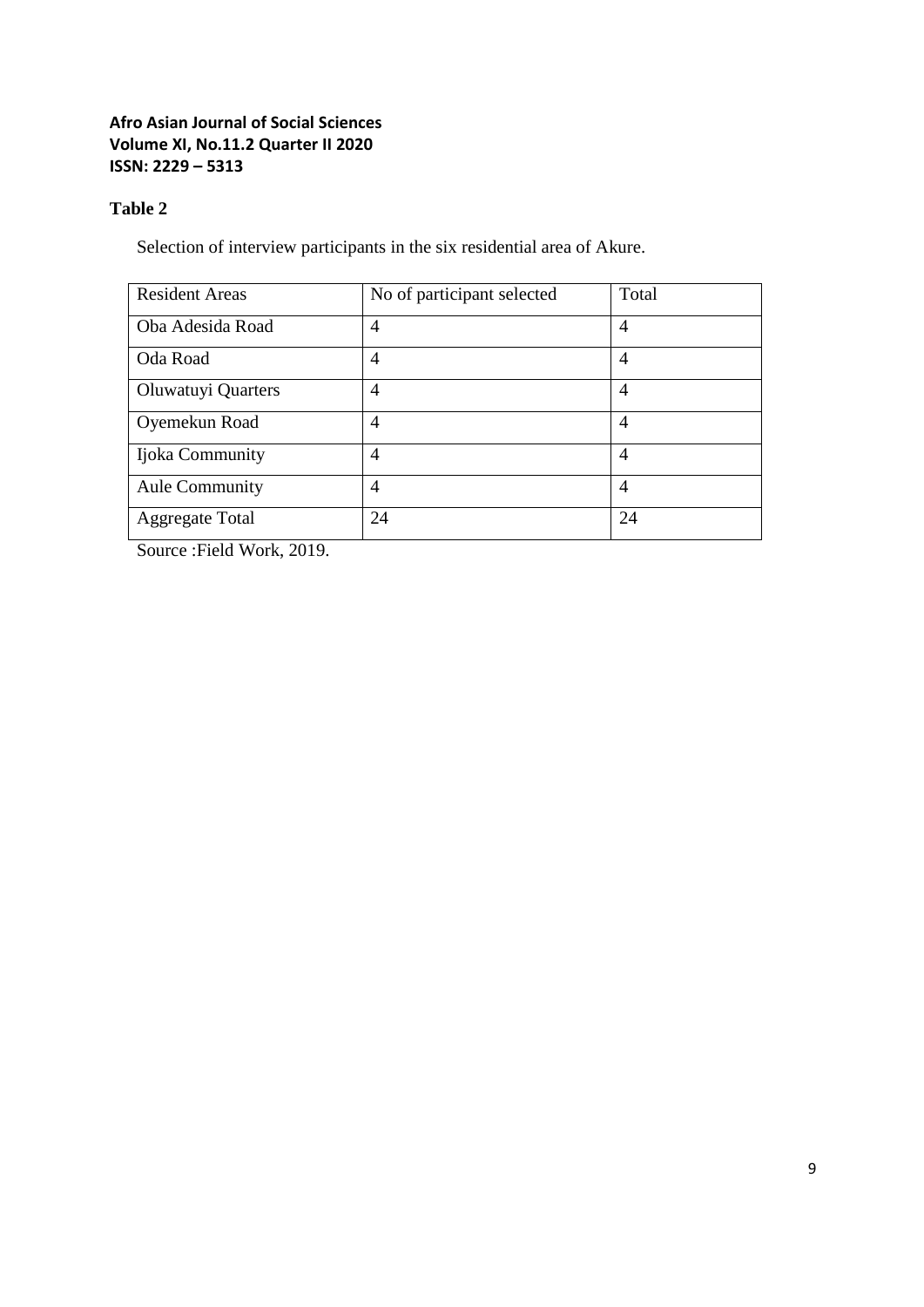# **Table 3: Data Presentation and Analysis**

# **Demographic Analysis of the Respondents**

| <b>Characteristics</b> | Oba            |                                   | Oluwatuyi      |                | Oyemekun       |                          | <b>Ijoka</b>   |               | Oda            |                  | <b>Aule</b>    |                | <b>Sample</b> |               |
|------------------------|----------------|-----------------------------------|----------------|----------------|----------------|--------------------------|----------------|---------------|----------------|------------------|----------------|----------------|---------------|---------------|
|                        |                | <b>Adesida</b><br><b>Quarters</b> |                | Road           |                | <b>Community</b>         |                | Road          |                | <b>Community</b> |                | Average        |               |               |
|                        | Road           |                                   |                |                |                |                          |                |               |                |                  |                |                |               |               |
| Age                    | $\mathbf{F}$   | $\frac{0}{0}$                     | $\mathbf{F}$   | $\frac{6}{6}$  | $\mathbf{F}$   | $\frac{0}{0}$            | $\mathbf{F}$   | $\frac{0}{0}$ | F              | $\frac{0}{0}$    | F              | $\frac{0}{0}$  | $\mathbf F$   | $\frac{0}{0}$ |
| 18-20                  | 6              | 23.0                              | 6              | 27.3           | $\overline{4}$ | 20.0                     | 9              | 31.0          | $\overline{2}$ | 13.3             | 3              | 23.1           | 30            | 24.0          |
| $21 - 30$              | 14             | 53.9                              | 10             | 45.5           | 11             | 55.0                     | 12             | 41.4          | 10             | 66.7             | 8              | 61.5           | 65            | 52.0          |
| $31 - 40$              | 3              | 11.6                              | $\overline{4}$ | 18.2           | 3              | 15.0                     | $\overline{4}$ | 13.8          | $\overline{2}$ | 13.3             | $\overline{2}$ | 15.4           | 18            | 14.4          |
| 41 and above           | $\overline{3}$ | 11.6                              | $\overline{2}$ | 9.0            | $\overline{2}$ | 10.0                     | $\overline{4}$ | 13.8          | $\mathbf{1}$   | 6.7              |                | $\frac{1}{2}$  | 12            | 9.6           |
| Occupation             |                |                                   |                |                |                |                          |                |               |                |                  |                |                |               |               |
| Public service         | $\mathbf{1}$   | 3.9                               | $\overline{2}$ | 9.0            | ä,             | ÷,                       | $\overline{3}$ | 10.3          | $\overline{3}$ | 20.0             | $\mathbf{1}$   | 7.7            | 10            | 8.0           |
| Private service        | $\overline{3}$ | 11.6                              | $\mathbf{1}$   | 4.6            | $\overline{2}$ | 10.0                     | $\overline{3}$ | 10.3          | $\mathbf{1}$   | 6.7              |                | $\blacksquare$ | 10            | 8.0           |
| Self employed          | 10             | 38.4                              | 12             | 54.6           | 10             | 50.0                     | 13             | 44.9          | 6              | 40.0             | $\overline{7}$ | 53.8           | 58            | 46.4          |
| Unemployed             | 12             | 46.1                              | $\overline{7}$ | 31.8           | 8              | 40.0                     | 10             | 34.5          | 5              | 33.3             | 5              | 38.5           | 47            | 37.6          |
| <b>Education</b>       |                |                                   |                |                |                |                          |                |               |                |                  |                |                |               |               |
| Primary                | 13             | 50.0                              | 6              | 23.3           | 8              | 40.0                     | 12             | 41.4          | 6              | 40.0             | 5              | 38.5           | 50            | 40.0          |
| Secondary              | 10             | 38.4                              | 12             | 54.6           | 9              | 45.0                     | 11             | 38.0          | 7              | 46.7             | 5              | 38.5           | 54            | 43.2          |
| Tertiary               | $\mathbf{1}$   | 3.9                               | $\overline{2}$ | 9.0            | 3              | 15.0                     | $\overline{4}$ | 13.8          | $\overline{2}$ | 13.3             | $\mathbf{1}$   | 7.7            | 13            | 10.4          |
| None                   | 2              | 7.7                               | $\overline{2}$ | 9.0            | $\equiv$       | $\overline{\phantom{a}}$ | $\overline{2}$ | 6.8           | $\blacksquare$ | $\equiv$         | $\overline{2}$ | 15.4           | $\,8\,$       | 6.4           |
| <b>Income</b>          |                |                                   |                |                |                |                          |                |               |                |                  |                |                |               |               |
| High                   | $\mathbf{2}$   | 7.7                               | $\overline{2}$ | 9.0            | $\mathbf{1}$   | 5.0                      | $\overline{4}$ | 13.8          | $\mathbf{2}$   | 13.3             | $\mathbf{1}$   | 7.7            | 12            | 9.6           |
| Medium                 | 5              | 23.0                              | 8              | 36.4           | 8              | 40.0                     | 10             | 34.5          | 5              | 33.3             | $\overline{4}$ | 30.8           | 41            | 32.85         |
| Low                    | 18             | 69.3                              | 12             | 54.6           | 11             | 55.0                     | 15             | 51.7          | 8              | 53.4             | 8              | 61.5           | 72            | 47.6          |
| <b>Marital Status</b>  |                |                                   |                |                |                |                          |                |               |                |                  |                |                |               |               |
| Married                | 20             | 77.0                              | 22             | 100            | 18             | 90.0                     | 25             | 86.2          | 11             | 73.4             | 10             | 77.0           | 106           | 84.8          |
| Single                 | $\overline{4}$ | 15.3                              | $\frac{1}{2}$  | $\blacksquare$ | $\mathbf{1}$   | 5.0                      | 3              | 10.3          | $\overline{2}$ | 13.3             | $\blacksquare$ | $\blacksquare$ | 10            | 8.0           |
| Divorce                | $\overline{2}$ | 7.7                               |                | $\blacksquare$ | $\mathbf{1}$   | 5.0                      | $\mathbf{1}$   | 3.5           | $\overline{2}$ | 13.3             | $\mathfrak{Z}$ | 61.5           | 9             | 7.2           |
|                        |                |                                   |                |                |                |                          |                |               |                |                  |                |                |               |               |

**Source: Field Survey 2019**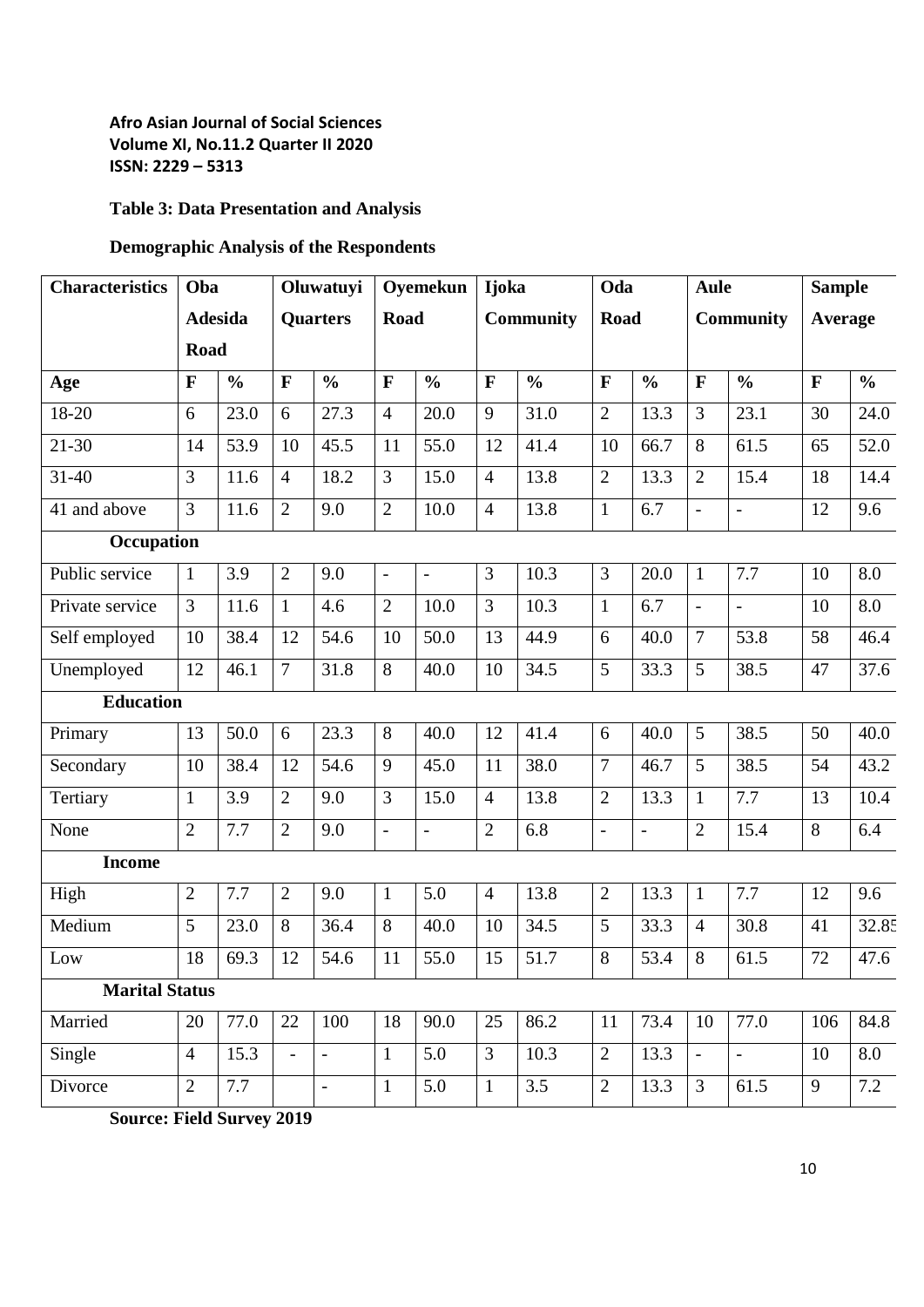Table 3 above shows that age 21-30 have 52% and age 18-20 have 24% the leading percentages. This implies that 76% of the respondent is still within the productive age. It therefore indicates that a good number of respondents are likely to give valid and reliable information.

It can also be observed from the table that the majority of the respondents were self-employed, while 57.6% were low income earners. This shows that more women will be interested in exploring another veritable source of income through empowerment. About 37.6% were employed and absolutely relying on their husband. The implication of this is that the unemployed would be glad to have empowerment that could provide sustainable means of income and reduce dependency and vulnerability.

The table shows that 40% of the respondents had primary education, while 43.2% had secondary education. This implies that about 83.2% of the respondent had formal education and could effectively respond to questions.

From the table, it is observed that highest percentage of respondents was married. It therefore shows that the respondents are responsible and matured minds who could express their interest on gender issues without external influence.

#### **Table 4**

| S/N | <b>Question</b>                                     |            | <b>Frequencies</b> |              | <b>Percentages</b> |                |              |
|-----|-----------------------------------------------------|------------|--------------------|--------------|--------------------|----------------|--------------|
|     |                                                     | <b>Yes</b> | N <sub>0</sub>     | <b>Total</b> | Yes                | N <sub>0</sub> | <b>Total</b> |
|     | 1. Can you do other work apart from the present one | 105        | 20                 | 125          | 84                 | 16             | 100          |
|     | in your possession?                                 |            |                    |              |                    |                |              |
|     | 2. Can you go into commercial driving as a means    | 98         | 27                 | 125          | 78.4               | 21.6           | 100          |
|     | of livelihood                                       |            |                    |              |                    |                |              |
|     | 3. Do you think it is acceptable in our society for | 100        | 25                 | 125          | 80                 | 20             | 100          |
|     | women to be commercial driving?                     |            |                    |              |                    |                |              |
| 4.  | Are you interested in commercial driving?           | 93         | 32                 | 125          | 74.4               | 25.6           | 100          |
| 5.  | Will you support any move or initiative to          | 120        | 05                 | 125          | 96                 | $\overline{4}$ | 100          |
|     | empower women through commercial driving?           |            |                    |              |                    |                |              |

**The Responses Frequencies and Percentages of the Respondent**

**Source: Field Survey, 2019**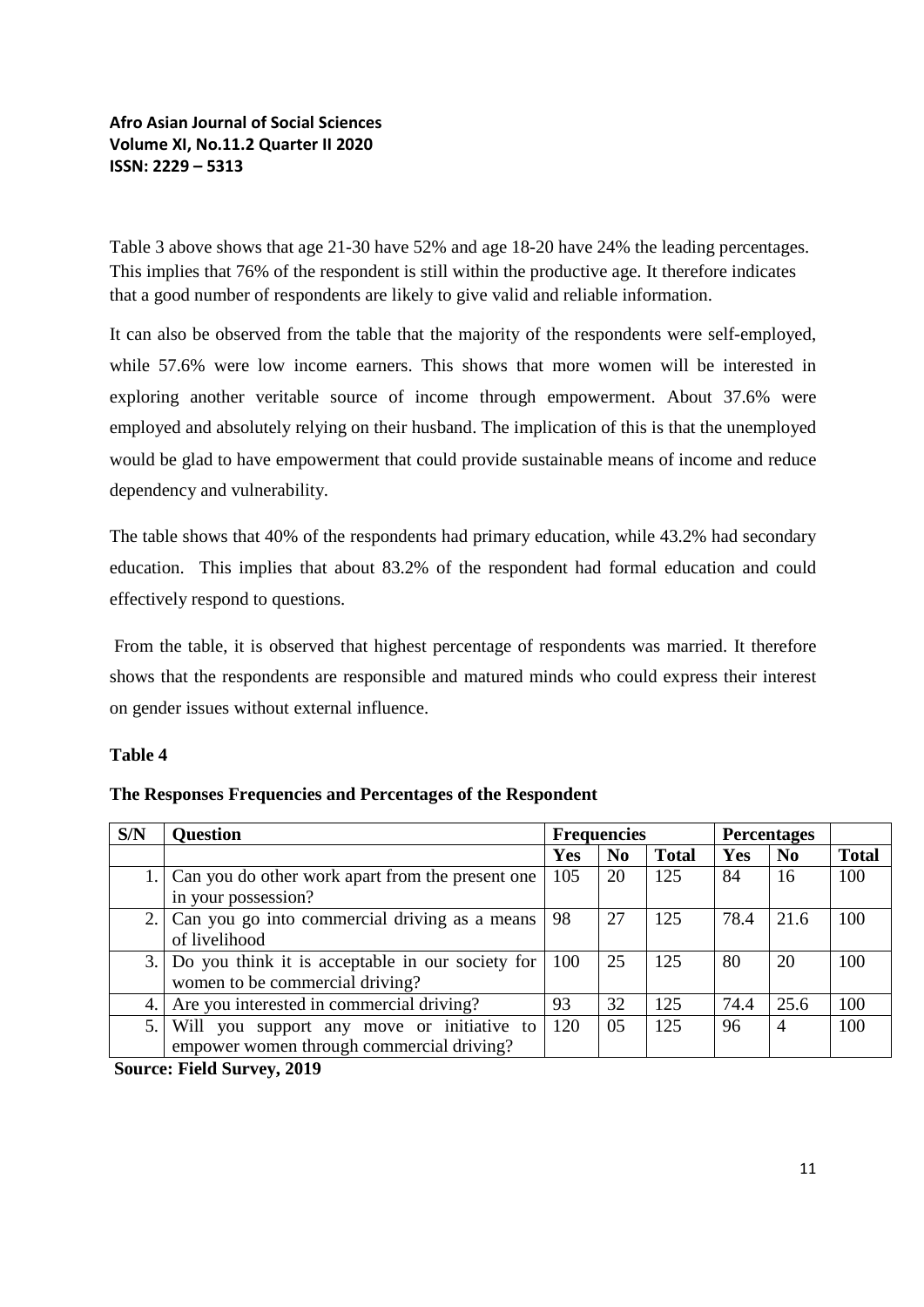The table above shows that most women were willing to do other lucrative jobs aside the petty trading that consumes time without much gain. As shown in the table, 84% agreed to do other work if made available.

The table also indicates that women in Akure were ready to go into commercial driving as a means of livelihood. Larger percentage indicated their intention as shown in the table. It is clearly indicated that women commercial drivers would be acceptable in Akure to drive taxis and buses for business and commercial purposes. About 80% of the respondents agreed that such gesture would be welcomed.

The table shows that 74.4% of respondents comprising majority women were keenly interested in commercial driving. In similar vein, 96% agreed to support any move or initiative to empower women through commercial driving

From the interview conducted with the respondents, a question was raised on whether commercial driving can serve as a good source of empowerment to women in Akure metropolis?

The respondents agreed that commercial driving will surely provide sustainable means of livelihood to women who are jobless or underemployed according to the respondents, commercial driving is a lucrative job because one makes money on daily basis, and women like making money on daily basis.

Another question was raised whether women are really interested in commercial driving the respondents said that a lot of women were looking forward to see when women would come to the open and drive a commercial taxi or bus in Akure to show that what a man can do, a woman can do better. They all agreed that women were keenly interested. According to one of the respondents, some women pick passengers on their way to office and collect fare from them, but these women were public servants who cannot go into commercial driving based on her employment status. But the jobless women can be encouraged to engage in commercial driving.

A critical question was raised on the possible factors that could debar women from becoming professional commercial drivers? The views of the respondents on this were the same. The respondent mentioned lack of fund to acquired vehicle, the thuggery and violence that usually characterize driver's union, domestic work at home, restraint from husband, possible harassment from passengers, discrimination i.e. women are seen as less capable, verbal abuse, minor and basic repairs on vehicle are difficult for women. The respondents insist that the aforementioned problems would definitely prevent women from commercial driving.

## **Discussion of Findings**

The study revealed that women can be powered through commercial driving in Akure, Ondo State. It was observed that women in Akure were willing to go into commercial driving if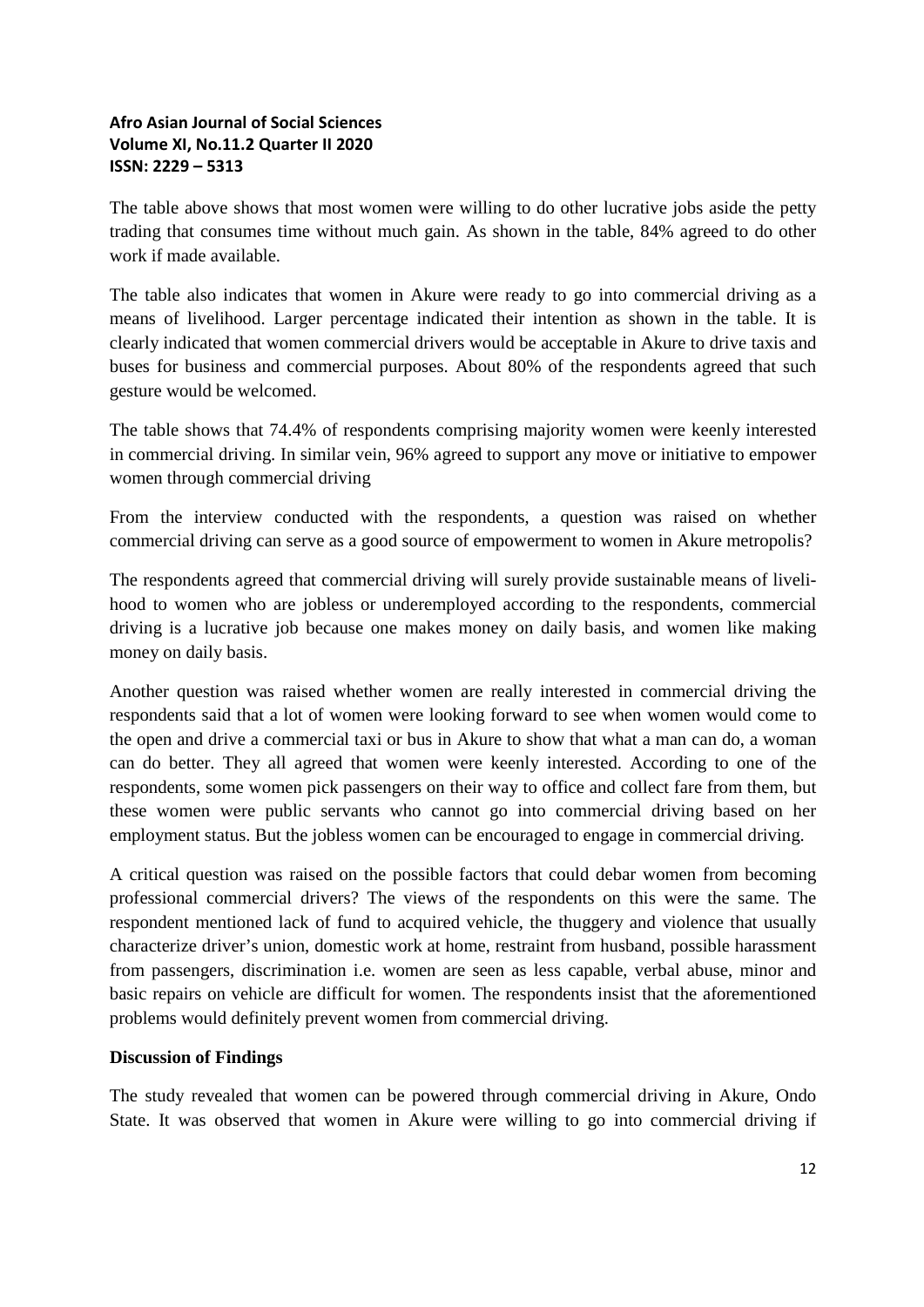opportune to do so. According to one of the respondents "what a man can do, a woman can do better. The implication of this is that women can be empowered through commercial driving.

The findings also revealed that many women have interest in becoming commercial drivers to make ends meet. It is therefore canvassed that stakeholders in transportation business particularly, in Ondo State should see the entrance of women into the sector as necessary and exigent. Further findings revealed that women commercial drivers were not found within Akure metropolis but women were earnestly waiting to be introduced to commercial driving to enable them compete favorably with men. It was obvious from the study that empowering women through commercial driving might be confronted with some challenges ranging from violent nature of drivers unions, which can scare women from joining the profession, lack of capital to purchase vehicle, possible harassment from passengers, restraint from husband, verbal abuse, to inability to do minor and basic repairs on vehicle at any moment.

#### **Conclusion and Recommendations**

Based on the findings of this study, it could be concluded that women empowerment through commercial driving in Akure, Ondo State would b e a timely initiative and relief to unemployed women who are ready to be employed and empowered practically. Such gesture will address high level of poverty among the women in Ondo State, new opportunities will be created, level of discrimination will be reduced and economic advancement of women will be ensured. To adequately achieve these, the following recommendations are put forth.

Driving schools must be created especially for women who are interested in commercial driving this will afford them the opportunity to learn smartly how to drive in congested roads or heavy traffic. Women require boldness to drive commercial vehicles particularly in heavy traffic, where manipulations of all sorts are greatly required. This school will also help them to acquire knowledge on minor and basic repairs and caution tricks like changing a spare tyre, checking water and oil level etc.

Government individuals and corporate organizations should assist women who cannot afford to buy vehicle. This can be done through loan or vehicle leasing programmes. The women can be asked to form cooperative society and link such society to various poverty alleviation schemes in the state or country. Vehicles can be given to them on installment or loan for purchase of vehicle with low interest and moratorium to encourage and promote women inclusion and participation in economic and developmental activities.

Education and enlightenment. Seminars, public lectures, workshops symposium etc should be organized regularly for women in commercial driving on the need to be friendly with passengers and tolerate them for the short period of transit.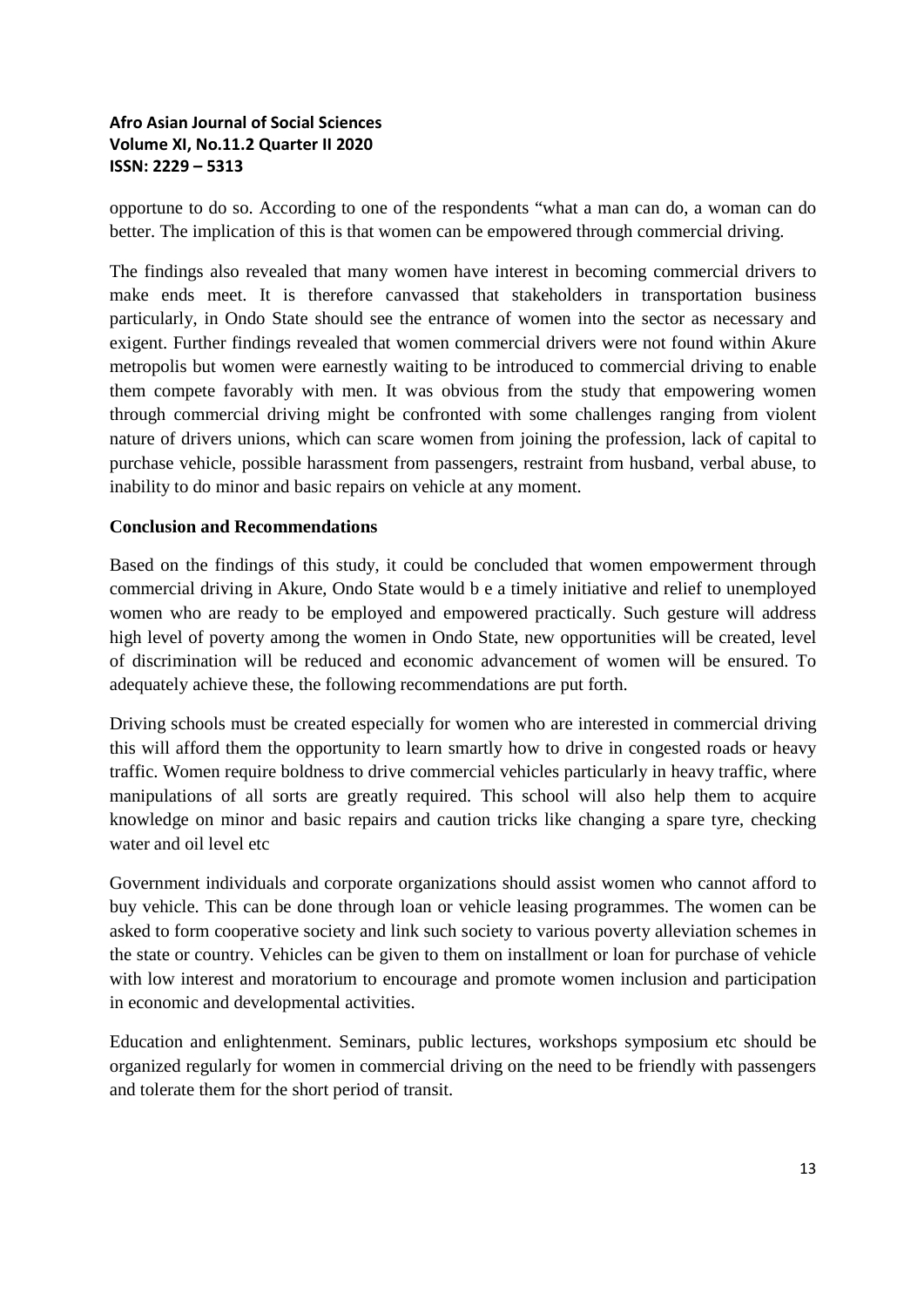Women must also learn to design and plan their time schedule so that working hours will not have effect on domestic duties. Significantly, government must design a policy that will insulate women from driver's unionism because of the usual violence in the union, if this is done the fear of being attacked during crisis will be removed and many women would sign in for commercial driving.